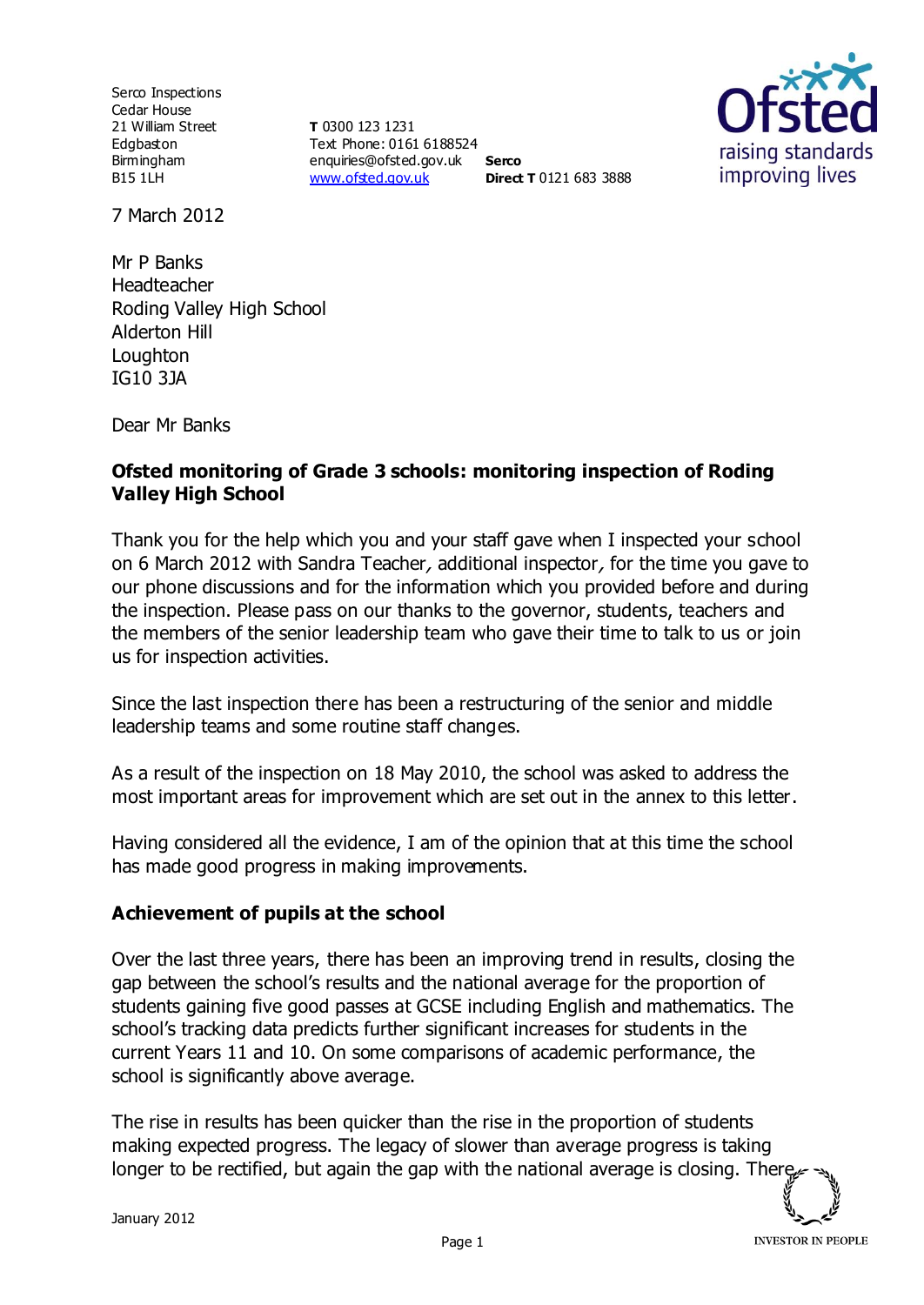

has been particular improvement in students' achievement in mathematics. Additional support is available to students and extra curriculum time has been allocated for the core subjects, for example extending the school day to provide an extra mathematics lesson.

Leaders and teachers now know students' progress. A detailed tracking system is used and the progress of each student in each subject is now monitored regularly. The curriculum has been adapted to provide a better match to students' needs and abilities. Middle leaders monitor the progress of students in their areas of responsibility. This is all an innovation since the last inspection. Students know their challenging targets and there has been good promotion within the school for students to respond to the increased expectations of them.

## **The quality of teaching**

There has been an increase in the quality of teaching. The school has successfully confronted inadequate teaching through a combination of coaching, support and staff changes. It has identified appropriate staff who work effectively to assist colleagues. Middle and senior leaders now monitor the quality of teaching. Inspectors carried out lesson observations alongside senior leaders and generally agreed their grades. The school judges that around two thirds of teaching is at least good. Teaching is characterised by good relationships and effective behaviour management. Students told inspectors that behaviour has improved over the last two years. There is a very strong emphasis on understanding the level at which students are working and helping them to understand how to get to the next level. Sometimes this can be overdone rather than engaging students in exciting and interesting activities. Teachers set up good opportunities for students to work together co-operatively and teachers now routinely provide students with challenge.

There is good marking in some subjects, especially in French where the department uses its own tracking system, students set their own targets and marking forms the basis of a dialogue between teacher and student. This has not been replicated in all departments. Marking across the school is inconsistent. Too often, it is no more than a tick or brief comment rather than advising students on their next steps in learning. In some lessons, teachers carefully monitor how well students understand their work by frequent checking, targeted questioning and opportunities for students to selfassess. However this is not apparent in all lessons.

Teachers' planning consistently makes reference to how lower attaining and higher attaining students will make progress in the lesson. This has greatly enhanced teachers' thinking regarding student progress. However, not all teachers use the improved information about students' progress and ability to adapt tasks to meet students' individual needs. Not all use questioning to explore students' understanding or to extend and deepen their thinking

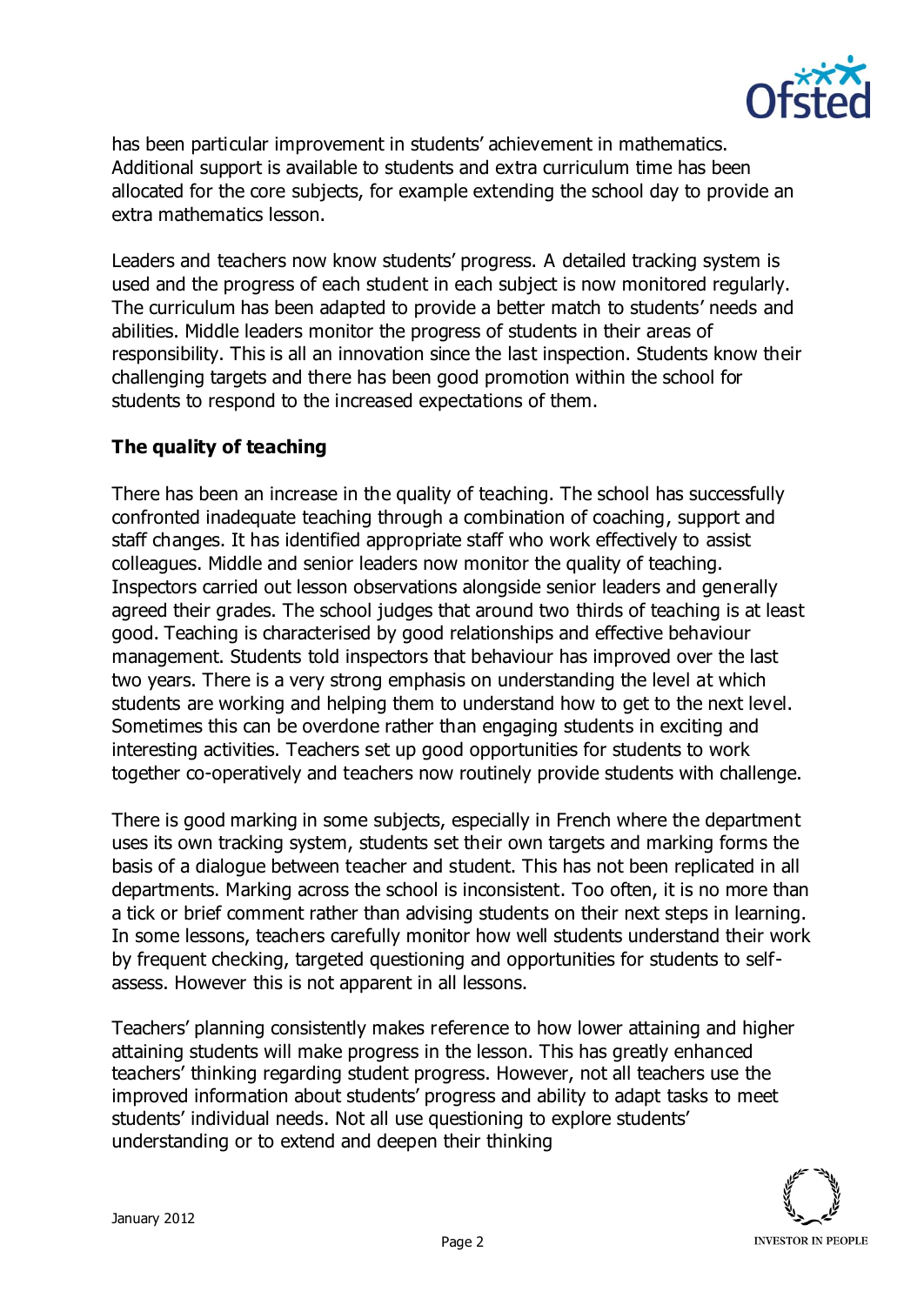

### **Behaviour and safety of pupils**

Students told inspectors that behaviour has improved noticeably over the last two years. Inspectors found the school to be a calm and orderly place. Classrooms are well-ordered, creating good opportunities for uninterrupted learning. Attendance has improved since the last inspection.

#### **The quality of leadership and management of the school**

Governance has improved greatly since the last inspection. The governing body now fulfils its role by asking challenging questions. It is fully equipped with data and members have been trained in understanding it so they can ask these questions. Detailed examples were given of how the governing body has challenged and supported the school and brought about change.

Since the last inspection, the school has benefitted from targeted support in science and mathematics from the local authority. This support has now decreased in response to the school's increased capacity.

I hope that you have found the inspection helpful in promoting improvement in your school. This letter will be posted on the Ofsted website.

Yours sincerely

Adrian Lyons **Her Majesty's Inspector**